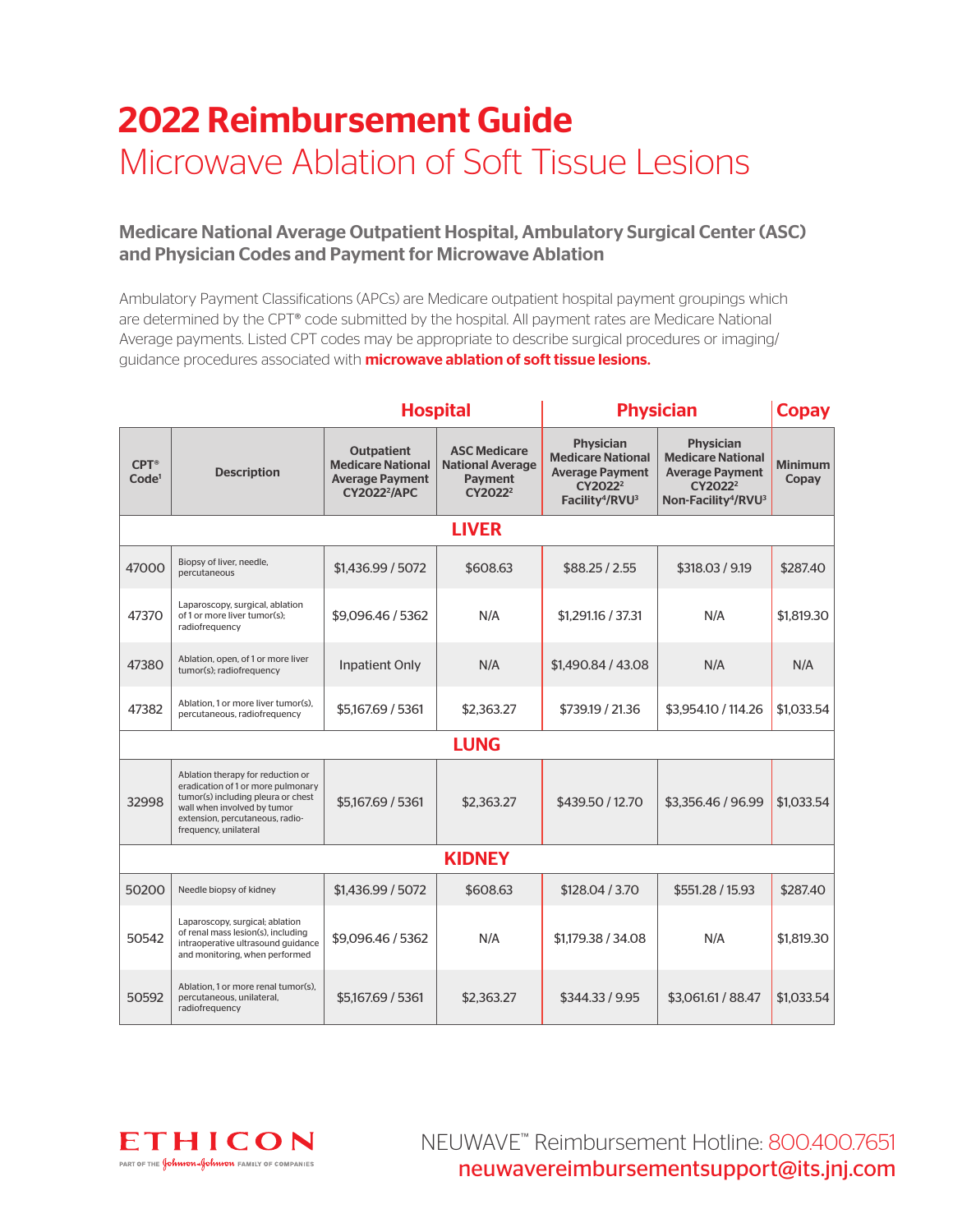|                                    |                                                                                                                        | <b>Hospital</b>                                                                               |                                                                                  | <b>Physician</b>                                                                                                                         |                                                                                                                                              | <b>Copay</b>            |
|------------------------------------|------------------------------------------------------------------------------------------------------------------------|-----------------------------------------------------------------------------------------------|----------------------------------------------------------------------------------|------------------------------------------------------------------------------------------------------------------------------------------|----------------------------------------------------------------------------------------------------------------------------------------------|-------------------------|
| $CPT^{\circ}$<br>Code <sup>1</sup> | <b>Description</b>                                                                                                     | <b>Outpatient</b><br><b>Medicare National</b><br><b>Average Payment</b><br><b>CY20222/APC</b> | <b>ASC Medicare</b><br><b>National Average</b><br>Payment<br>CY2022 <sup>2</sup> | <b>Physician</b><br><b>Medicare National</b><br><b>Average Payment</b><br>CY2022 <sup>2</sup><br>Facility <sup>4</sup> /RVU <sup>3</sup> | <b>Physician</b><br><b>Medicare National</b><br><b>Average Payment</b><br>CY2022 <sup>2</sup><br>Non-Facility <sup>4</sup> /RVU <sup>3</sup> | <b>Minimum</b><br>Copay |
| <b>ALL SOFT TISSUE LESIONS</b>     |                                                                                                                        |                                                                                               |                                                                                  |                                                                                                                                          |                                                                                                                                              |                         |
| 71250                              | Computed tomography, thorax;<br>without contrast material                                                              | \$111.19 / 5522                                                                               | \$56.39                                                                          | \$52.60/1.52                                                                                                                             | \$52.60 / 1.52                                                                                                                               | \$22.24                 |
| 71260                              | Computed tomography, thorax;<br>with contrast material(s)                                                              | \$182.43 / 5571                                                                               | \$92.51                                                                          | \$56.41/1.63                                                                                                                             | \$56.41/1.63                                                                                                                                 | \$36.49                 |
| 71270                              | Computed tomography, thorax;<br>without contrast material.<br>followed by contrast material(s)<br>and further sections | \$182.43 / 5571                                                                               | \$92.51                                                                          | \$61.25 / 1.77                                                                                                                           | \$61.25 / 1.77                                                                                                                               | \$36.39                 |
| 76940                              | Ultrasound guidance for, and<br>monitoring of, parenchymal<br>tissue ablation                                          | <b>Status Indicator N1:</b><br>Packaged item<br>or service                                    | <b>Status Indicator N1:</b><br>Packaged item<br>or service                       | \$101.40 / 2.93                                                                                                                          | \$101.40 / 2.93                                                                                                                              | N/A                     |
| 77013                              | Computed tomography<br>guidance for, and monitoring<br>of, parenchymal tissue ablation                                 | <b>Status Indicator N1:</b><br>Packaged item<br>or service                                    | <b>Status Indicator N1:</b><br>Packaged item<br>or service                       | \$185.14 / 5.35                                                                                                                          | \$185.14 / 5.35                                                                                                                              | N/A                     |
| 77022                              | Magnetic resonance guidance<br>for, and monitoring of,<br>parenchymal tissue ablation                                  | <b>Status Indicator N1:</b><br>Packaged item<br>or service                                    | <b>Status Indicator N1:</b><br>Packaged item<br>or service                       | \$205.91 / 5.95                                                                                                                          | \$205.91 / 5.94                                                                                                                              | N/A                     |

NOTE: For outpatient hospital services, HCPCS Level II Code C1886 (Catheter, extravascular tissue ablation, any modality {insertable}) may be used to report the ablation catheter used, however, the **Medicare payment** for the catheter is packaged into the APC and ASC procedure payments effective January 1, 2014. Private payer policies may differ. Providers should check with their local payers to determine the applicable reporting and reimbursement policies.

### Medicare National Average Inpatient Payment for Microwave Ablation, Effective through September 30, 2022

MS-DRG assignment is based on ICD-10 procedure and diagnosis codes. The following tables provide the ICD-10 codes as well as the MS-DRGs to which microwave ablation may be assigned.

#### Possible ICD-10 Procedure Codes

| LIVER          |                                                                   |  |
|----------------|-------------------------------------------------------------------|--|
| <b>OF500ZZ</b> | Destruction of Liver, Open Approach                               |  |
| OF510ZZ        | Destruction of Right Lobe Liver, Open Approach                    |  |
| OF520ZZ        | Destruction of Left Lobe Liver, Open Approach                     |  |
| OF503ZZ        | Destruction of Liver, Percutaneous Approach                       |  |
| <b>OF513ZZ</b> | Destruction of Right Lobe Liver, Percutaneous Approach            |  |
| OF52377        | Destruction of Left Lobe Liver, Percutaneous Approach             |  |
| OF504ZZ        | Destruction of Liver, Percutaneous Endoscopic Approach            |  |
| OF514ZZ        | Destruction of Right Lobe Liver, Percutaneous Endoscopic Approach |  |
| OF52477        | Destruction of Left Lobe Liver, Percutaneous Endoscopic Approach  |  |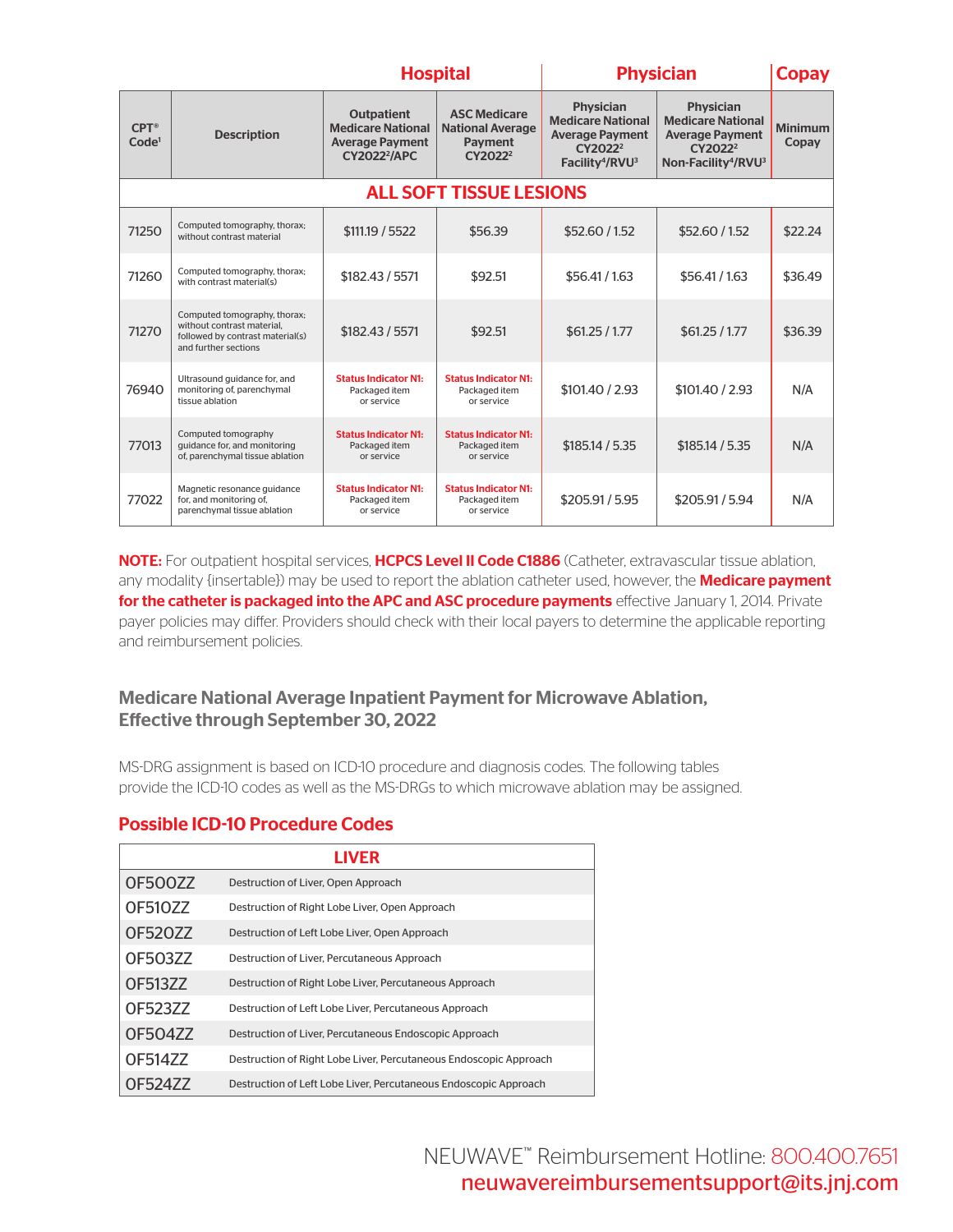### Possible ICD-10 Procedure Codes *cont...*

| <b>LUNG</b>    |                                                                         |  |  |  |
|----------------|-------------------------------------------------------------------------|--|--|--|
| OB5COZZ        | Destruction of Right Upper Lung Lobe, Open Approach                     |  |  |  |
| OB5DOZZ        | Destruction of Right Middle Lung Lobe, Open Approach                    |  |  |  |
| OB5FOZZ        | Destruction of Right Lower Lung Lobe, Open Approach                     |  |  |  |
| OB5GOZZ        | Destruction of Left Upper Lung Lobe, Open Approach                      |  |  |  |
| OB5HOZZ        | Destruction of Lung Lingula, Open Approach                              |  |  |  |
| OB5JOZZ        | Destruction of Left Lower Lung Lobe, Open Approach                      |  |  |  |
| OB5KOZZ        | Destruction of Right Lung, Open Approach                                |  |  |  |
| OB5LOZZ        | Destruction of Left Lung, Open Approach                                 |  |  |  |
| OB5MOZZ        | Destruction of Bilateral Lungs, Open Approach                           |  |  |  |
| OB5C3ZZ        | Destruction of Right Upper Lung Lobe, Percutaneous Approach             |  |  |  |
| OB5D3ZZ        | Destruction of Right Middle Lung Lobe, Percutaneous Approach            |  |  |  |
| OB5F3ZZ        | Destruction of Right Lower Lung Lobe, Percutaneous Approach             |  |  |  |
| OB5G3ZZ        | Destruction of Left Upper Lung Lobe, Percutaneous Approach              |  |  |  |
| OB5H3ZZ        | Destruction of Lung Lingula, Percutaneous Approach                      |  |  |  |
| OB5J3ZZ        | Destruction of Left Lower Lung Lobe, Percutaneous Approach              |  |  |  |
| OB5K3ZZ        | Destruction of Right Lung, Percutaneous Approach                        |  |  |  |
| OB5L3ZZ        | Destruction of Left Lung, Percutaneous Approach                         |  |  |  |
| OB5M3ZZ        | Destruction of Bilateral Lungs, Percutaneous Approach                   |  |  |  |
| OB5C4ZZ        | Destruction of Right Upper Lung Lobe, Percutaneous Endoscopic Approach  |  |  |  |
| OB5D4ZZ        | Destruction of Right Middle Lung Lobe, Percutaneous Endoscopic Approach |  |  |  |
| OB5F4ZZ        | Destruction of Right Lower Lung Lobe, Percutaneous Endoscopic Approach  |  |  |  |
| OB5G4ZZ        | Destruction of Left Upper Lung Lobe, Percutaneous Endoscopic Approach   |  |  |  |
| OB5H4ZZ        | Destruction of Lung Lingula, Percutaneous Endoscopic Approach           |  |  |  |
| <b>OB5J4ZZ</b> | Destruction of Left Lower Lung Lobe, Percutaneous Endoscopic Approach   |  |  |  |
| OB5K4ZZ        | Destruction of Right Lung, Percutaneous Endoscopic Approach             |  |  |  |
| <b>OB5L47Z</b> | Destruction of Left Lung, Percutaneous Endoscopic Approach              |  |  |  |
| OB5M4ZZ        | Destruction of Bilateral Lungs, Percutaneous Endoscopic Approach        |  |  |  |
| <b>KIDNEY</b>  |                                                                         |  |  |  |
| OT500ZZ        | Destruction of Right Kidney, Open Approach                              |  |  |  |
| OT510ZZ        | Destruction of Left Kidney, Open Approach                               |  |  |  |
| <b>OT530ZZ</b> | Destruction of Right Kidney Pelvis, Open Approach                       |  |  |  |
| OT540ZZ        | Destruction of Left Kidney Pelvis, Open Approach                        |  |  |  |
| OT503ZZ        | Destruction of Right Kidney, Percutaneous Approach                      |  |  |  |
| OT513ZZ        | Destruction of Left Kidney, Percutaneous Approach                       |  |  |  |
| OT533ZZ        | Destruction of Right Kidney Pelvis, Percutaneous Approach               |  |  |  |
| OT543ZZ        | Destruction of Left Kidney Pelvis, Percutaneous Approach                |  |  |  |
| <b>OT504ZZ</b> | Destruction of Right Kidney, Percutaneous Endoscopic Approach           |  |  |  |
| OT514ZZ        | Destruction of Left Kidney, Percutaneous Endoscopic Approach            |  |  |  |
| OT534ZZ        | Destruction of Right Kidney Pelvis, Percutaneous Endoscopic Approach    |  |  |  |
| OT544ZZ        | Destruction of Left Kidney Pelvis, Percutaneous Endoscopic Approach     |  |  |  |